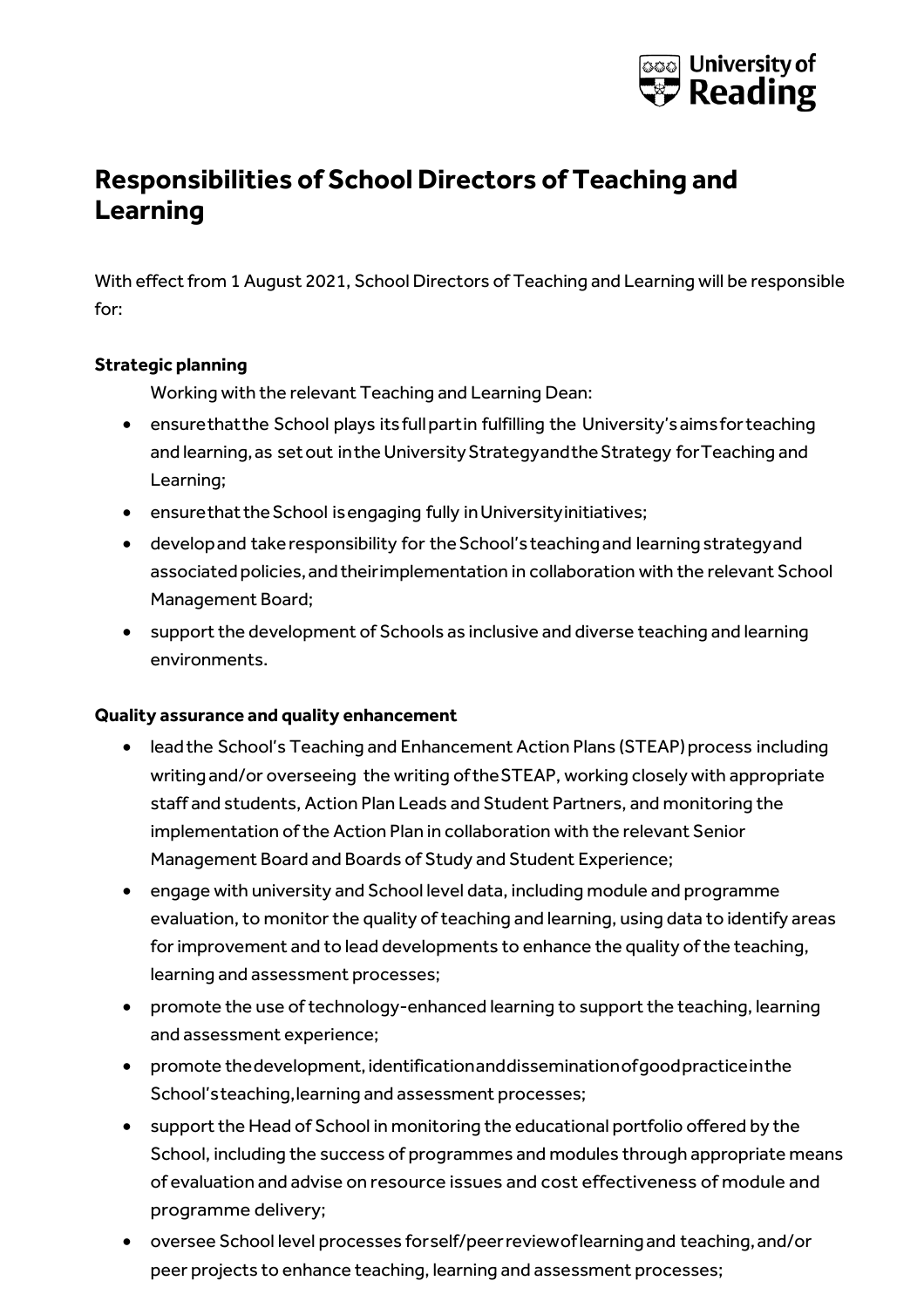- monitorthe quality, appropriateness and timeliness of feedbacktostudentswithinthe School, liaising with Student Staff Partnership Groups (SSPG) Chairs and Student Reps and Partners as appropriate;
- manage PeriodicReviewswithintheSchool;writingtheresponse, actionplanandoneyear follow up report; ensuring actions are undertaken.

#### **Student experience and support**

- Liaise with the School Director of Academic Tutoring (SDAT) to support the student engagement process to ensure it is reflected across teaching and learning strategy and policy in the School;
- Liaise with the Chairs of the SSPG and Senior Reps as necessary to ensure effective running of SSPGs;
- Together with the HoS and/or members of senior management, meet on a termly basis with the School Senior Reps to update on School priorities in teaching and learning and to discuss issues raised by the Senior Rep not covered, or resolved, via the SSPG and module and programme evaluation process;
- Liaise with RUSU about the selection processes for Senior and Course reps;
- Liaise with the SDATon School-levelresponsibilitiesin relation to policyand proceduresrelatingto academicengagementand fitness tostudy as appropriate and on School specific professional standards;
- undertake School-level responsibilities in relation to policy and proceduresonacademic misconduct (exceptinHBS,wheretheresponsibilityisdelegated);
- make decisions on waiving penalties for late submission of coursework, in accordance with University policy;
- Support the handling of student complaints;
- make School-level decisions relatingto assessment forprior(experiential) learning for students who wish to transfer in credits to a programme (RPEL).

#### **Programme management**

- chair (or delegate) Boards of Study and Student Experience (BoSSE) within the School and ensure smooth and effective running of the BoSSE;
- providing support for Programme Directors, and where relevant Departmental Directors of Teaching and Learning, to enable them to take strategic oversight of programme design, delivery and enhancement;
- work with the Head of School and the Teaching and Learning Dean (TLD), in line with the established principles of the Portfolio Review, to identify programmes which the School should revise and withdraw, and to identify opportunities for growing existing or developing new undergraduate and taught postgraduate programmes and supporting their development;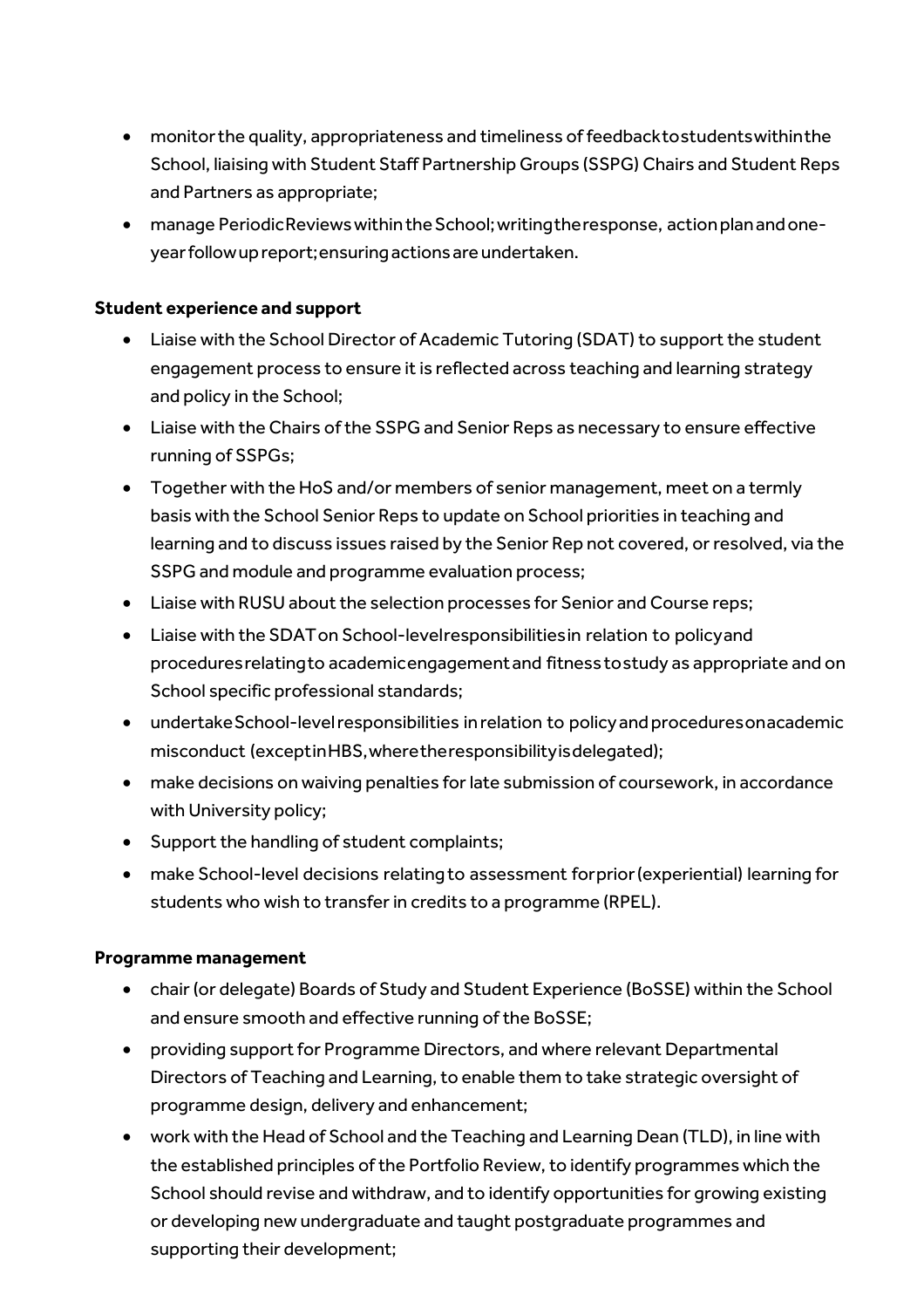- oversee the programme approval, amendment and withdrawal process, including submissionofdocumentsto therelevantTeachingand LearningDeanandthe University ProgrammeBoardasappropriate;
- ensure compliance with Professional and Statutory Regulatory Bodies (PSRBs) and any other accreditation bodies as appropriate;
- as appropriate, oversee and facilitate jointinitiativesinteachingand learningacross subject areas withinthe Schoolandwithother Schools;
- oversee the process of the return of marks and feedback in accordance with the 15 day turnaround and moderation policy, in liaison with the HoS, as appropriate;
- oversee the effective running of theSchool's assessment and examinationprocess, in liaison with the School or Departmental Examination Officer;
- undertake the responsibilities of SDTLs in relation to External Examining as outlined in the Code of Practice on the External Examining of Taught Programmes;
- oversee the workload framework for a school and the workload ofstudentsto ensure these are appropriate, working closely with relevant programme directors/leads;
- overseeing the Schools balance of teaching by sessional (Associate Lecturer) staff;
- liaise with Support Centres and Student Support Centres to ensure the operations of the School are efficient and effective;
- liaise with central University functions to facilitate the timely and smooth running of School and University operations, such as timetabling, module updates, amendments to programmes and welcome week and other annual activities and events.

### **Citizenship**

- engage with the SDTL Community of Practice;
- engage in professional development opportunities, including scholarship/research and links with discipline-specific forums;
- engage with University committees such as SCAM and SCAEFS.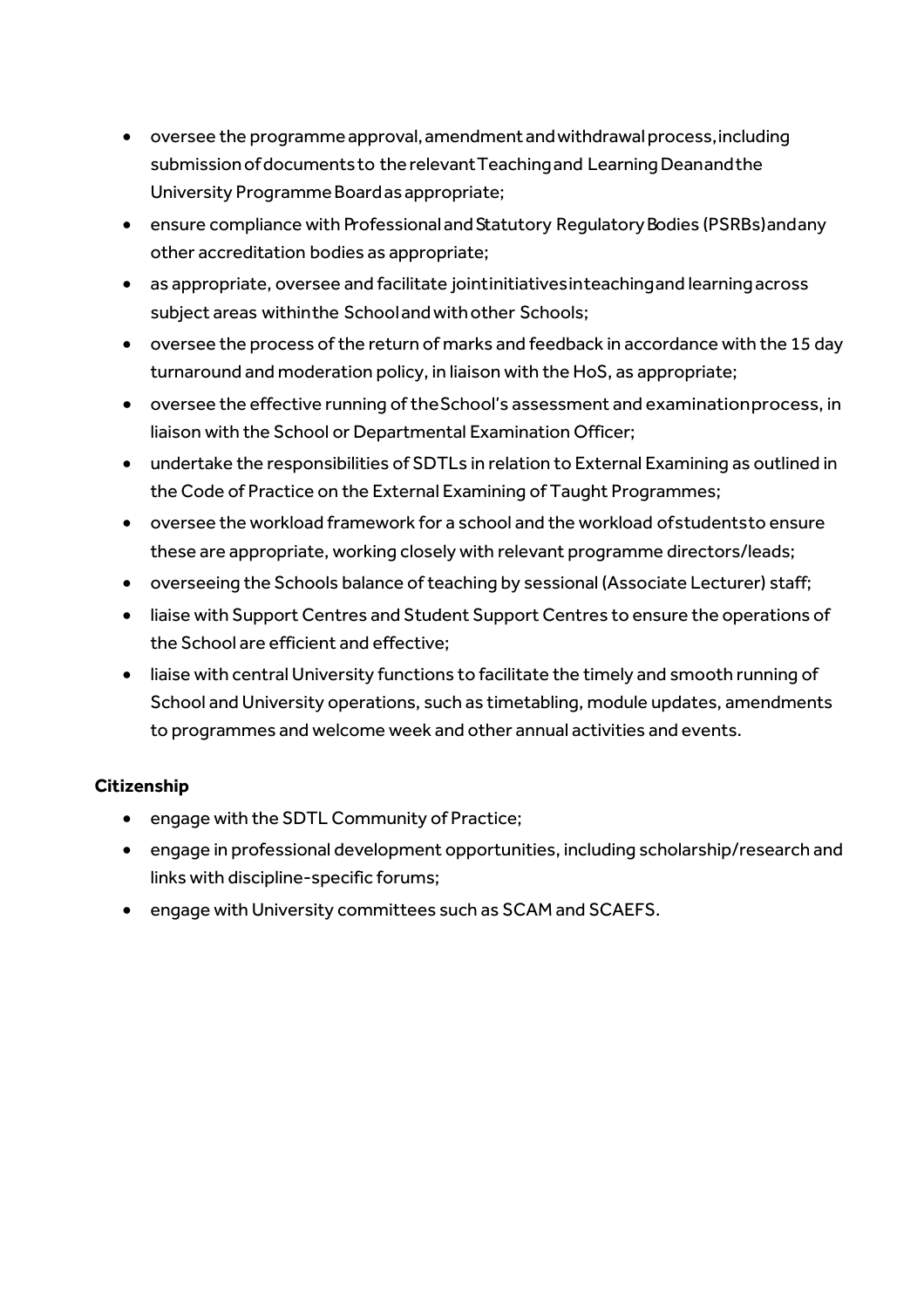# **Person Specification**

| $\bullet$ Job Title                                   | • School/Department |
|-------------------------------------------------------|---------------------|
| • School Director of Teaching $\&$<br>Learning (SDTL) |                     |

| Criteria<br>$\bullet$               | <b>Essential</b><br>$\bullet$                                                                                                                                                                                                                                                            | <b>Desirable</b><br>$\bullet$                                                                                                                                                                                                                                                                                |
|-------------------------------------|------------------------------------------------------------------------------------------------------------------------------------------------------------------------------------------------------------------------------------------------------------------------------------------|--------------------------------------------------------------------------------------------------------------------------------------------------------------------------------------------------------------------------------------------------------------------------------------------------------------|
| <b>Skills</b><br>Required           | Ability to encourage<br>$\bullet$<br>innovation and reflection<br>Ability to identify and<br>tackle issues<br>Strong administrative<br>and organisation skills<br>An ability to work and<br>$\bullet$<br>influence across all<br>disciplines in the School                               | Ability to articulate<br>$\bullet$<br>strategic direction and<br>vision<br>Ability to communicate<br><b>School and University</b><br>priorities in a clear,<br>consistent and effective<br>way<br>Demonstrate effective<br>leadership qualities<br>An ability to analyse<br>problems and broker<br>solutions |
| Attainment                          | Appropriate academic<br>credentials to be able to<br>lead teaching and learning<br>developments in the<br>areas covered by the<br>School<br>Fellowship of the Higher<br>$\bullet$<br><b>Education Academy</b>                                                                            | Senior Fellowship of the<br>$\bullet$<br><b>Higher Education</b><br>Academy                                                                                                                                                                                                                                  |
| Knowledge                           | A good understanding<br>of the School's T&L<br>provision<br>A good understanding of<br>the major issues<br>affecting HE in general<br>A good understanding of<br>the key T&L-related<br>challenges faced by the<br>School<br>An empathy for subjects<br>across the whole School<br>range | A good understanding of<br>University policies and<br>procedures relating to<br>T&L<br>An interest in T&L<br>pedagogy                                                                                                                                                                                        |
| Relevant<br>$\bullet$<br>Experience | A previous<br>$\bullet$<br>administrative role within<br>the Department or<br>School<br>Personal innovation in<br>T&L<br>Track record of<br>effective teaching                                                                                                                           | Programme directorship<br>external examining or<br>other external<br>engagements that relate<br>to T&L<br>Implementing successful<br>٠<br>T&L change                                                                                                                                                         |